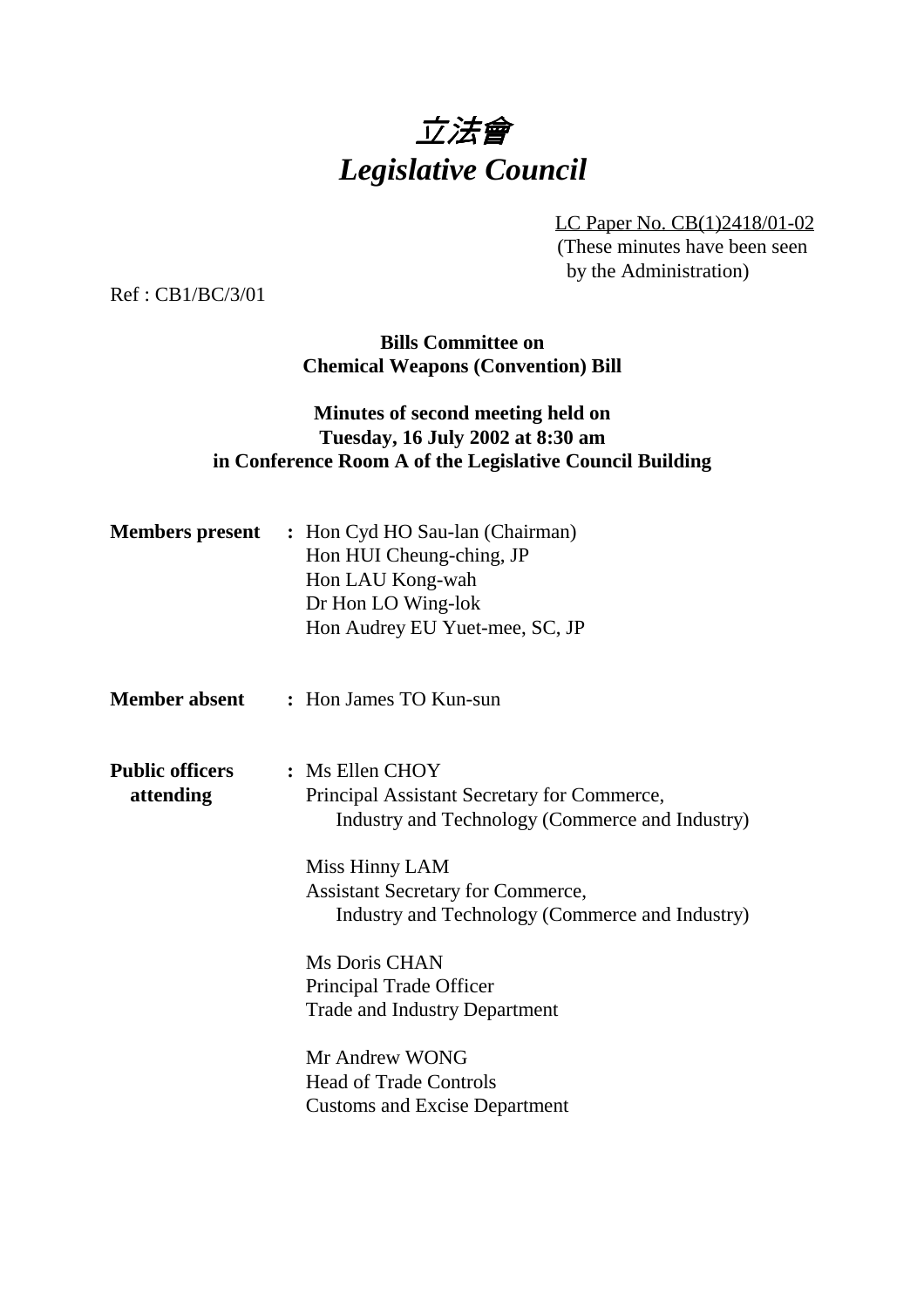|                                              | Mr Paul SIT<br>Principal Trade Controls Officer<br><b>Customs and Excise Department</b> |
|----------------------------------------------|-----------------------------------------------------------------------------------------|
|                                              | Mr C Y AU YEUNG<br><b>Senior Chemist</b><br><b>Government Laboratory</b>                |
|                                              | Mr Geoffrey FOX<br>Senior Assistant Law Draftsman<br>Department of Justice              |
|                                              | Ms Marie SIU<br><b>Senior Government Counsel</b><br>Department of Justice               |
| <b>Clerk in attendance:</b> Miss Salumi CHAN | Chief Assistant Secretary (1)5                                                          |
| <b>Staff in attendance : Miss Anita HO</b>   | <b>Assistant Legal Adviser 2</b>                                                        |
|                                              | Mr Anthony WONG<br>Senior Assistant Secretary (1)8                                      |

#### Action

| <b>Meeting with the Administration</b>                           |                                            |
|------------------------------------------------------------------|--------------------------------------------|
| (LC Paper No. $CB(1)1722/01-02(01)$ Description of the Chemical  |                                            |
|                                                                  | Weapons Convention Schedule 1              |
|                                                                  | Chemicals                                  |
| LC Paper No. $CB(1)1722/01-02(02)$ Description of the Chemical   |                                            |
|                                                                  | Weapons Convention Schedule 2              |
|                                                                  | Chemicals                                  |
| LC Paper No. $CB(1)1722/01-02(03)$ - Description of the Chemical |                                            |
|                                                                  | Weapons Convention Schedule 3<br>Chemicals |
|                                                                  |                                            |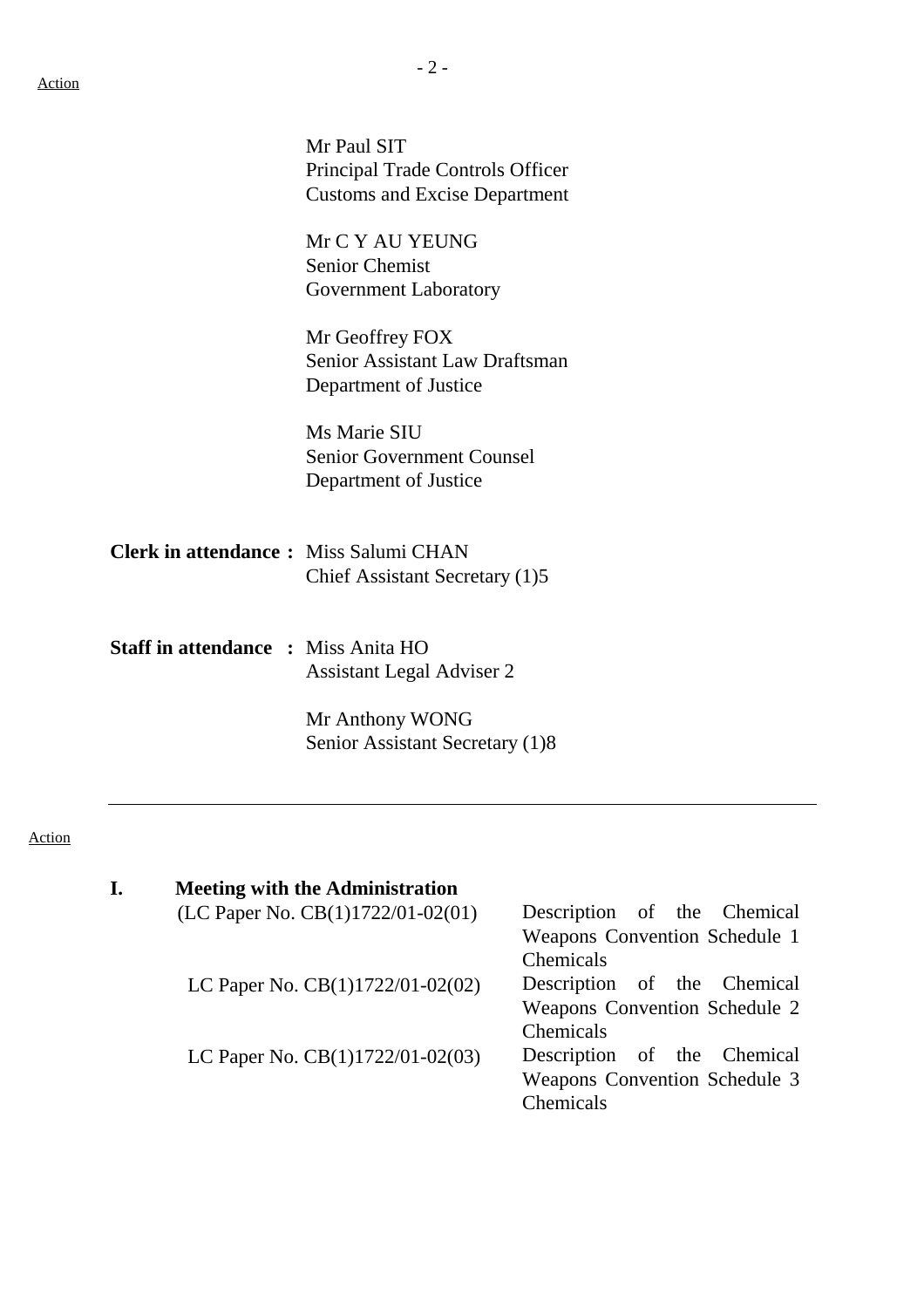| LC Paper No. $CB(1)1722/01-02(04)$ Implications of the Chemical |                                  |
|-----------------------------------------------------------------|----------------------------------|
|                                                                 | Weapons (Convention) Bill for    |
|                                                                 | general public<br>the<br>and     |
|                                                                 | establishments that need<br>to   |
|                                                                 | acquire or use chemicals         |
| LC Paper No. $CB(1)2206/01-02(01)$ —                            | Comparison of the Chemical       |
|                                                                 | Weapons (Convention) Bill to the |
|                                                                 | Australia Chemical Weapons       |
|                                                                 | (Prohibition) Act 1994 and the   |
|                                                                 | UK Chemical Weapons Act 1996     |
| LC Paper No. $CB(1)2206/01-02(02)$ —                            | The full text of the Chemical    |
|                                                                 | Weapons (Prohibition) Act 1994   |
|                                                                 | the Commonwealth<br>of<br>of     |
|                                                                 | Australia                        |
| LC Paper No. $CB(1)2206/01-02(03)$ —                            | The full text of the Chemical    |
|                                                                 | Weapons Act 1996 $(C.6)$ of the  |
|                                                                 | United Kingdom)                  |
|                                                                 |                                  |

The Bills Committee deliberated (Index of proceedings attached at **Appendix**).

#### List of follow-up actions to be taken by the Administration

- Admin 2. At members' request, the Administration agreed to take the follow-up actions listed below:
	- (a) Relationship of the Bill with other ordinances To advise whether the chemicals listed in the three Schedules of Chemicals annexed to the Convention were already subject to the control of other ordinances, including:
		- (i) the Import and Export (IE) Ordinance (Cap. 60) and the IE (Strategic Commodities) Regulations;
		- (ii) the Dangerous Drugs Ordinance (Cap. 134);
		- (iii) the Pharmacy and Poisons Ordinance (Cap. 138);
		- (iv) the Control of Chemicals Ordinance (Cap. 145);
		- (v) the Dangerous Goods Ordinance (Cap. 295); and
		- (vi) the Weapons of Mass Destruction (Control of Provision of Services) Ordinance (Cap. 526).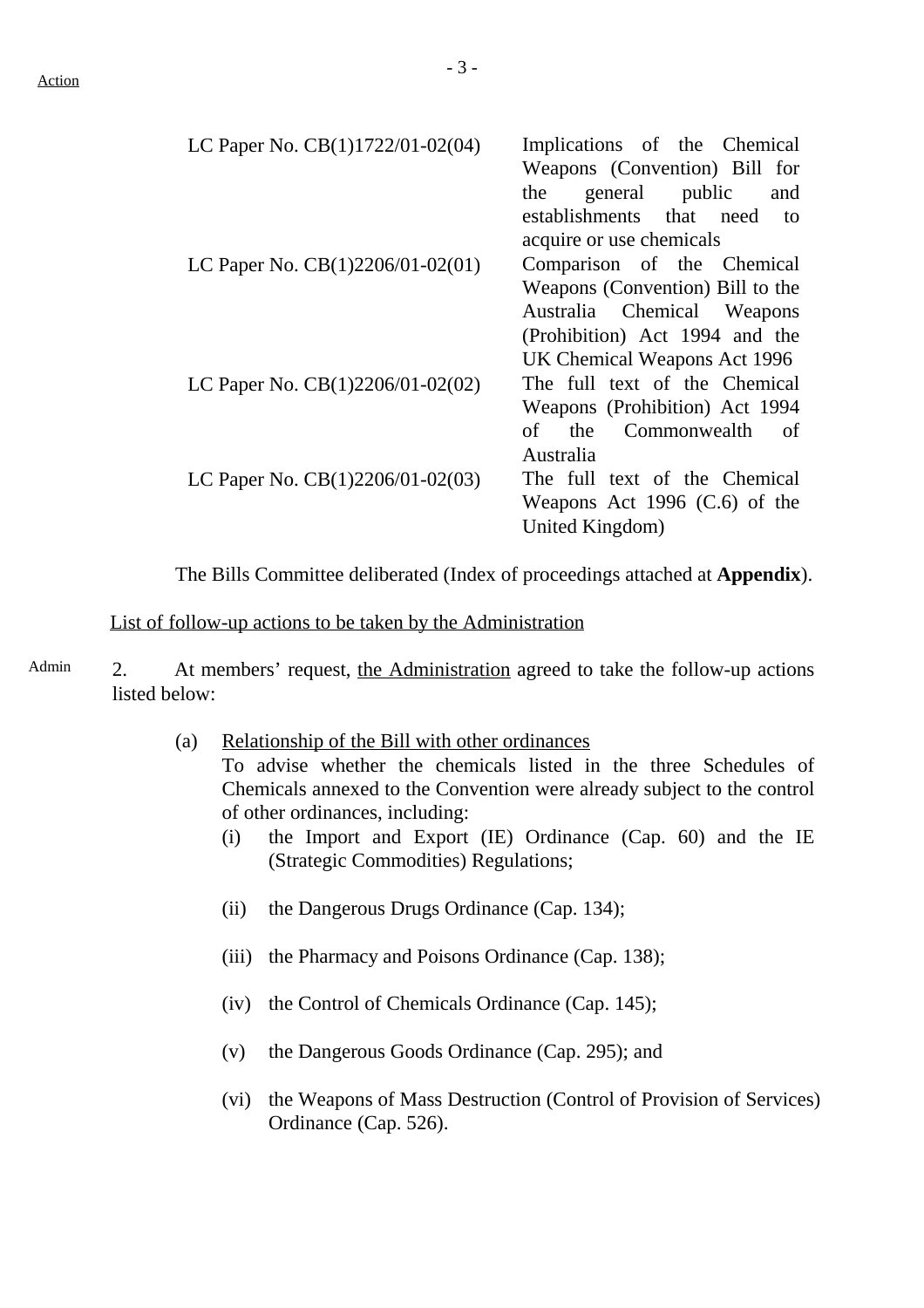## (b) Implications of clause 8 (When permit is required)

To provide the following information for members' reference:

- (i) the types of establishments covered/likely to be covered by clause 8; and
- (ii) the types of establishments covered by relevant provisions in overseas legislation.
- (c) Clause 38 (Appeals)

Clause 38 provided that an appeal against any decision of the Director-General of Trade and Industry (the Director) to which clause 10(4) applied might be made to the Chief Executive. According to the Administration, similar appeal channel was provided for in section 6 of the IE Ordinance. Given that the powers of the Director under the IE Ordinance and the Bill were broadly similar, the Administration considered it reasonable to adopt the same appeal arrangement. In this connection, the Administration was requested:

- (i) to set out the justifications for the appeal channel provided for in section 6 of the IE Ordinance; and
- (ii) to review whether the appeal channel proposed under clause 38 of the Bill and provided for in section 6 of the IE Ordinance was in line with the appeal channels commonly provided for under other ordinances, e.g. appeal to an Appeal Board or to the Chief Executive in Council.

## (d) Two surveys conducted by the Administration in 1998 and 2001

According to the Administration, two rounds of surveys had been conducted among manufacturers, traders, medical and research institutions, testing laboratories, etc. in November 1998 and June 2001 to ascertain the impact of the Bill on these establishments. To facilitate members' consideration of the need to conduct public consultation on the Bill, the Administration was requested to provide the questionnaires and the list of organizations covered by the two rounds of surveys.

## Date of next meeting

3. Members agreed on the meeting schedule of the Bills Committee, as follows:

| Date                       | Time                |
|----------------------------|---------------------|
| 10 October 2002 (Thursday) | 10:45 am - 12:45 pm |
| 18 October 2002 (Friday)   | 8:30 am - 10:30 am  |
| 24 October 2002 (Thursday) | 10:45 am - 12:45 pm |
| 31 October 2002 (Thursday) | 8:30 am - 10:30 am  |
|                            |                     |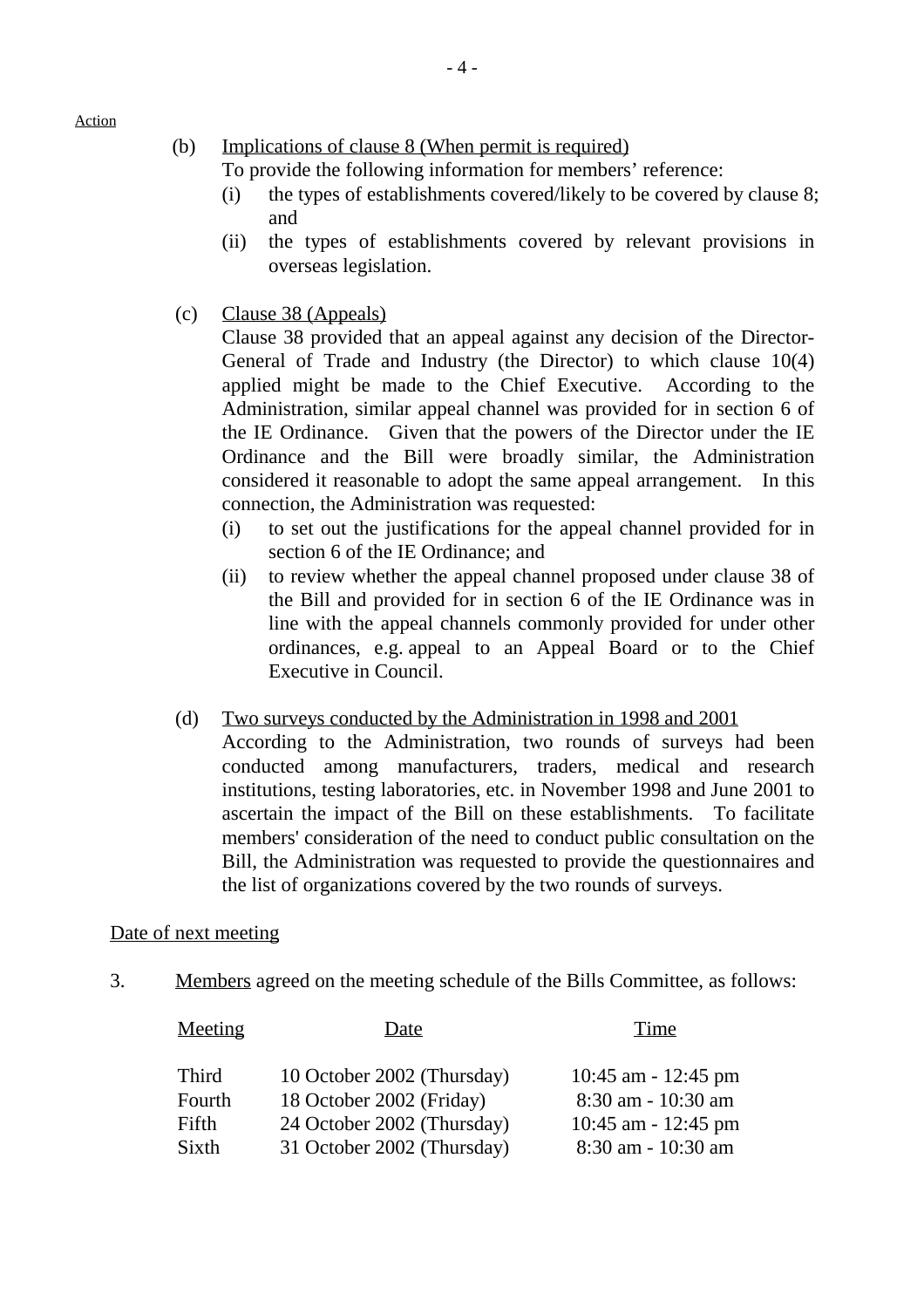(*Post-meeting note:* As the first meeting of all Panels in the 2002/03 session would be held on 10 October 2002, the Chairman of the Bills Committee agreed that the Bills Committee meeting scheduled for that day be cancelled. The notice of cancellation of the meeting was issued to members vide LC Paper No. CB(1)2363/01-02 on 26 July 2002.)

## **II. Any other business**

4. There being no other business, the meeting ended at 9:45 am.

Legislative Council Secretariat 9 August 2002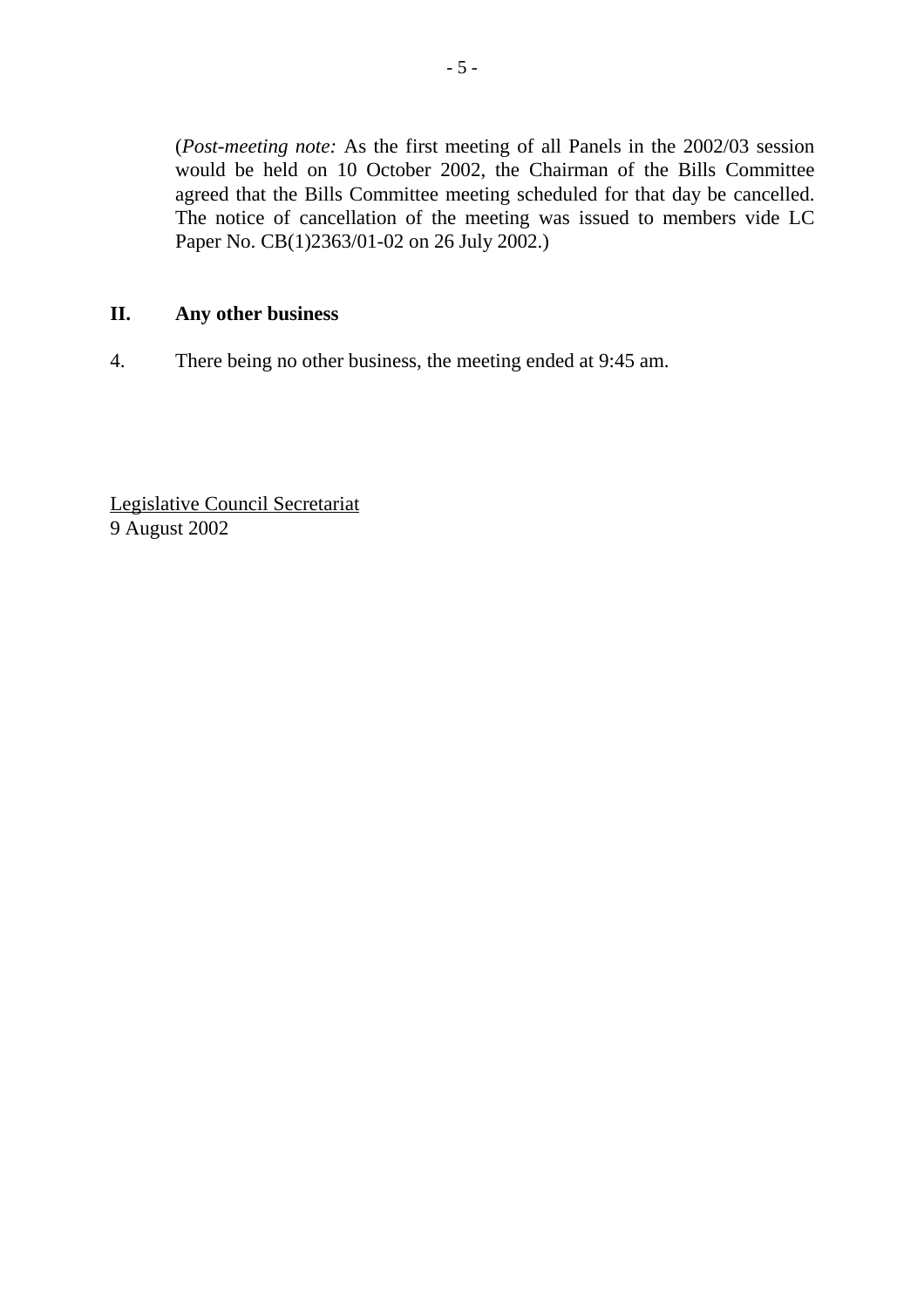# **Appendix**

## **Proceedings of the second meeting of the Bills Committee on Chemical Weapons (Convention) Bill on Tuesday, 16 July 2002 at 8:30 am in Conference Room A of the Legislative Council Building**

| <b>Time</b>       | <b>Speaker</b>                          | Subject(s)                                                                                                                                                         | <b>Action</b><br>required |
|-------------------|-----------------------------------------|--------------------------------------------------------------------------------------------------------------------------------------------------------------------|---------------------------|
| $000000 - 000607$ | Chairman                                | Meeting schedule                                                                                                                                                   |                           |
| 000607 - 000631   | Mr HUI Cheung-ching                     | -ditto-                                                                                                                                                            |                           |
| 000631 - 001700   | Chairman                                | -ditto-                                                                                                                                                            |                           |
| 001700 - 001738   | Administration                          | -ditto-                                                                                                                                                            |                           |
| 001738 - 001742   | Chairman                                | Matters arising from the first<br>meeting                                                                                                                          |                           |
| 001742 - 002508   | <b>Assistant Legal Adviser</b><br>(ALA) | Issues raised in ALA's letter<br>dated 1 November 2001 to the<br>Administration<br>the<br>and<br>Administration's reply dated<br>24 November 2001                  |                           |
| 002508 - 002518   | Ms Audrey EU Yuet-mee                   | -ditto-                                                                                                                                                            |                           |
| 002518 - 003121   | <b>ALA</b>                              | -ditto-                                                                                                                                                            |                           |
| 003121 - 003217   | Chairman                                | -ditto-                                                                                                                                                            |                           |
| 003217 - 003320   | Ms Audrey EU Yuet-mee                   | Drafting of clause 5 of the Bill                                                                                                                                   |                           |
| 003320 - 003544   | Administration                          | -ditto-                                                                                                                                                            |                           |
| 003544 - 003603   | Chairman                                | -ditto-                                                                                                                                                            |                           |
| 003603 - 003614   | Ms Audrey EU Yuet-mee                   | Appeal channel provided under<br>clause 38 of the Bill                                                                                                             |                           |
| 003614 - 003707   | Administration                          | -ditto-                                                                                                                                                            |                           |
| 003707 - 003755   | Ms Audrey EU Yuet-mee                   | -ditto-                                                                                                                                                            |                           |
| 003755 - 004003   | <b>ALA</b>                              | Appeal channel provided<br>(a)<br>under clause 38 of the<br><b>Bill</b><br>Delegation of powers to<br>(b)<br>officers in the Clerical<br>Officer<br>Grade<br>under |                           |
|                   |                                         | clause 4 of the Bill                                                                                                                                               |                           |
| 004003 - 004106   | Ms Audrey EU Yuet-mee                   | -ditto-                                                                                                                                                            |                           |
| 004106 - 004205   | Chairman                                | -ditto-                                                                                                                                                            |                           |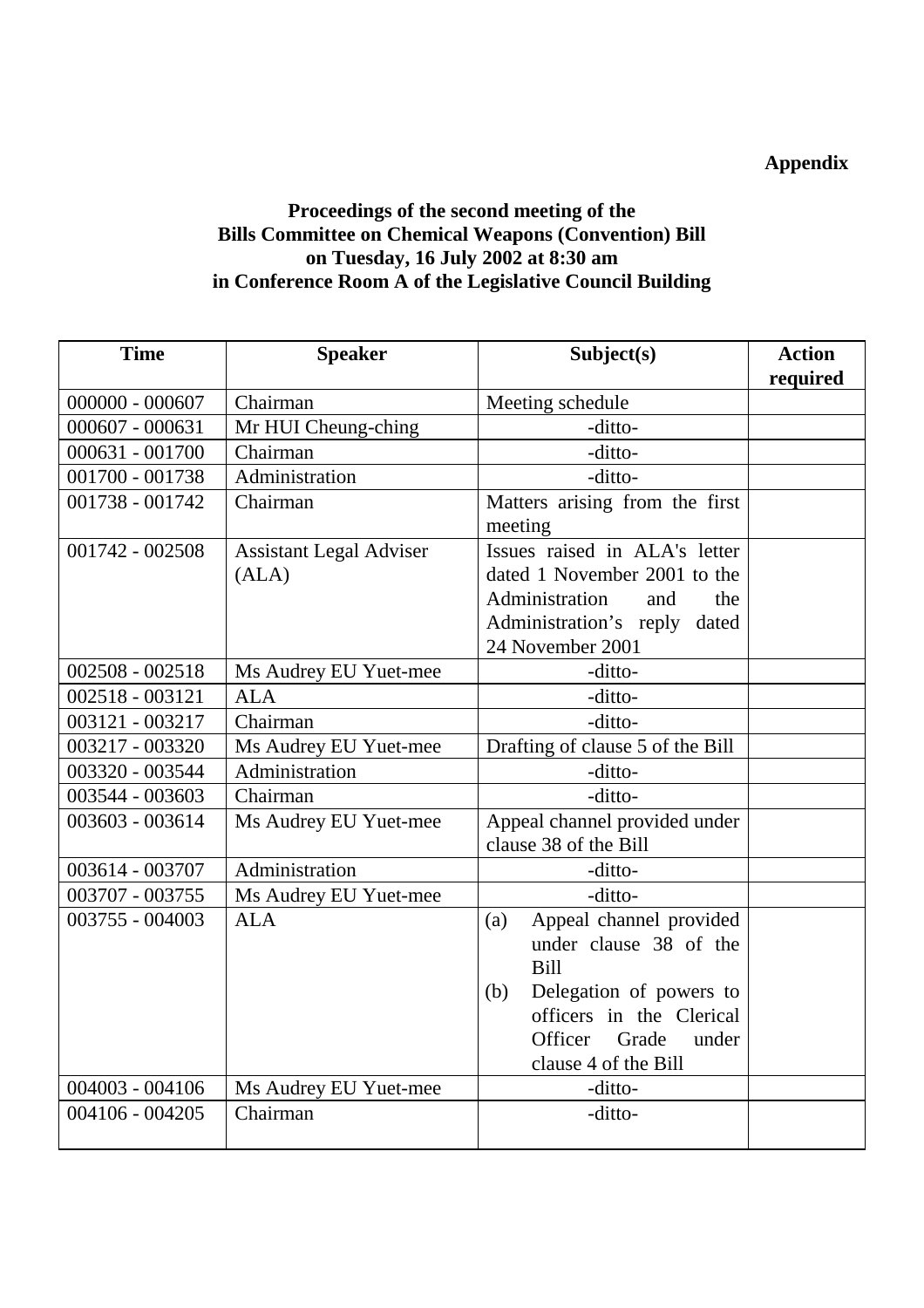| <b>Time</b>       | <b>Speaker</b>        | Subject(s)                                     | <b>Action</b> |
|-------------------|-----------------------|------------------------------------------------|---------------|
|                   |                       |                                                | required      |
| $004205 - 004506$ | Administration        | Appeal channel provided<br>(a)                 |               |
|                   |                       | under clause 38 of the                         |               |
|                   |                       | <b>Bill</b>                                    |               |
|                   |                       | Delegation of powers to<br>(b)                 |               |
|                   |                       | officers in the Clerical                       |               |
|                   |                       | Officer<br>Grade<br>under                      |               |
|                   |                       | clause 4 of the Bill                           |               |
| 004506 - 004524   | Chairman              | Appeal channel                                 | Admin         |
| 004524 - 004532   | Ms Audrey EU Yuet-mee | -ditto-                                        |               |
| 004532 - 004643   | Chairman              | provided<br>Papers<br>by<br>the                |               |
|                   |                       | Administration on the three                    |               |
|                   |                       | Chemicals<br><b>Schedules</b><br>of            |               |
|                   |                       | annexed to the Convention                      |               |
| 004643 - 004802   | Administration        | -ditto-                                        |               |
| 004802 - 004837   | Chairman              | -ditto-                                        |               |
| 004837 - 004935   | Ms Audrey EU Yuet-mee | -ditto-                                        |               |
| 004935 - 005003   | Chairman              | -ditto-                                        |               |
| 005003 - 005108   | Ms Audrey EU Yuet-mee | -ditto-                                        |               |
| 005108 - 005309   | Administration        | -ditto-                                        |               |
| 005309 - 005330   | Chairman              | -ditto-                                        |               |
| 005330 - 005335   | Administration        | -ditto-                                        |               |
| 005335 - 005400   | Ms Audrey EU Yuet-mee | Implications of clause 8 of the<br><b>Bill</b> |               |
| $005400 - 005510$ | Chairman              | Implications of clause 8<br>(a)                |               |
|                   |                       | of the Bill                                    |               |
|                   |                       | Public consultation<br>(b)                     |               |
| 005510 - 005528   | Ms Audrey EU Yuet-mee | Two surveys conducted by the                   |               |
|                   |                       | Administration in 1998 and                     |               |
|                   |                       | 2001                                           |               |
| 005528 - 005911   | Administration        | -ditto-                                        | Admin         |
| 005911 - 005950   | Ms Audrey EU Yuet-mee | Implications of clause 8 of the<br>Bill        |               |
| 005950 - 010101   | Administration        | -ditto-                                        |               |
| 010101 - 010112   | Chairman              | -ditto-                                        |               |
| 010112 - 010207   | Ms Audrey EU Yuet-mee | -ditto-                                        | Admin         |
| 010207 - 010239   | Chairman              | -ditto-                                        |               |
| 010239 - 010350   | Administration        | -ditto-                                        |               |
| 010350 - 010414   | Chairman              | -ditto-                                        |               |
|                   |                       |                                                |               |